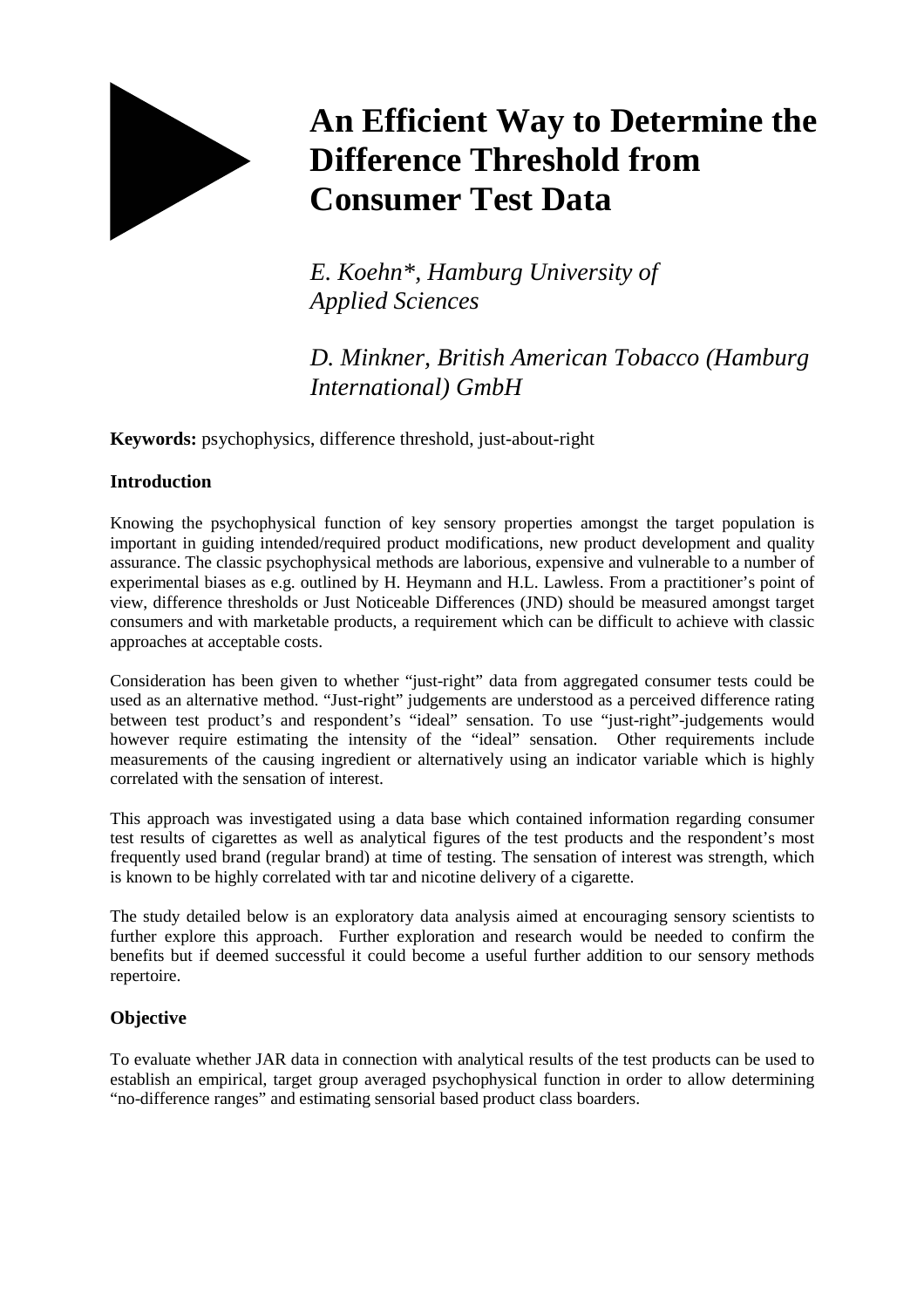#### **Materials and Methods**

A consumer test data base was provided containing judgements of cigarettes, collected over

4 years in Germany. Additional to "liking" ratings and a range of attribute and "just-right" ratings, the data base also contained analytical measurements of the tested products as well as each respondent's regular brand at time of the test. The number of cases was approximately 90,000. Test products were brands and development products of the same tobacco blend style.

- $\checkmark$  Test method: monadic (single product) home-use tests with independent matched consumer samples, self-completion questionnaire.
- $\checkmark$  JAR-Scale: End-labelled 7-point Degree-of-Change scale, labels were "should have more" and "should have less" of the attribute.
- Analysed sensation: Strength, a term commonly used by consumers. According to ASTM Manual, MNL 63, complex terms are acceptable JAR-attributes if consumer use of the term is confirmed. Only the JAR-proportions (at scale midpoint) are used for the analysis.
- $\checkmark$  Independent variable: smoke nicotine [mg/cigarette] difference between test product and reference (respondent's regular brand at time of testing). This measurement is understood as an indicator variable, not necessarily as cause for the strength sensation.

#### **Assumptions:**

The following assumptions constitute the basis for the proposed use of JAR rating to approximate the psychophysical function:

- $\checkmark$  In a blind consumer product test the "just right"-scale measures the perceived deviation of a test product's from the respondent's ideal sensation.
- $\checkmark$  Consumer prefer (and choose for regular consumption) such products which are close to their "relative ideal" with regard to key sensory properties.
- $\checkmark$  The proportion of respondents which rate a test product "just-about-right" (JAR=midpoint of the "just right"-scale) will reach its maximum if the intensity difference between test product and respondents "ideal" becomes zero.
- $\checkmark$  Therefore, JAR-proportion from tests in which respondents judged their most frequently consumed product (regular brand) would constitute an estimate of the maximum JARproportion, the proportion of consumer for which regular brand is at the ideal point in the respective sensation.
- $\checkmark$  With increasing stimulus intensity difference between test product and "ideal", the proportion of JAR's will drop.
- $\checkmark$  If the JAR-proportions are plotted against the logarithm of the absolute stimulus difference one would expect an inverse dose response function.

#### **Steps in the Analysis:**

- 1. Calculate the "sensorial active compound"-difference between test product and each respondent's regular brand, delivering the "stimulus difference" variable.
- 2. Group cases by equal "stimulus difference" (binning).
- 3. Determine the maximum JAR-proportion (Rmax) of all bins.
- 4. Divide the JAR-proportion of each "stimulus differences"-bin (R) by Rmax, to derive with the "normalised response" variable (R/Rmax).
- 5. Calculate a non-linear (dose-response) regression with R/Rmax as dependent and the logarithm of the absolute "stimulus difference" as independent variable.

#### **Software:**

Data handling, transformation, and aggregation was performed with SPSS 16, nonlinear regression with XLSTAT(2008).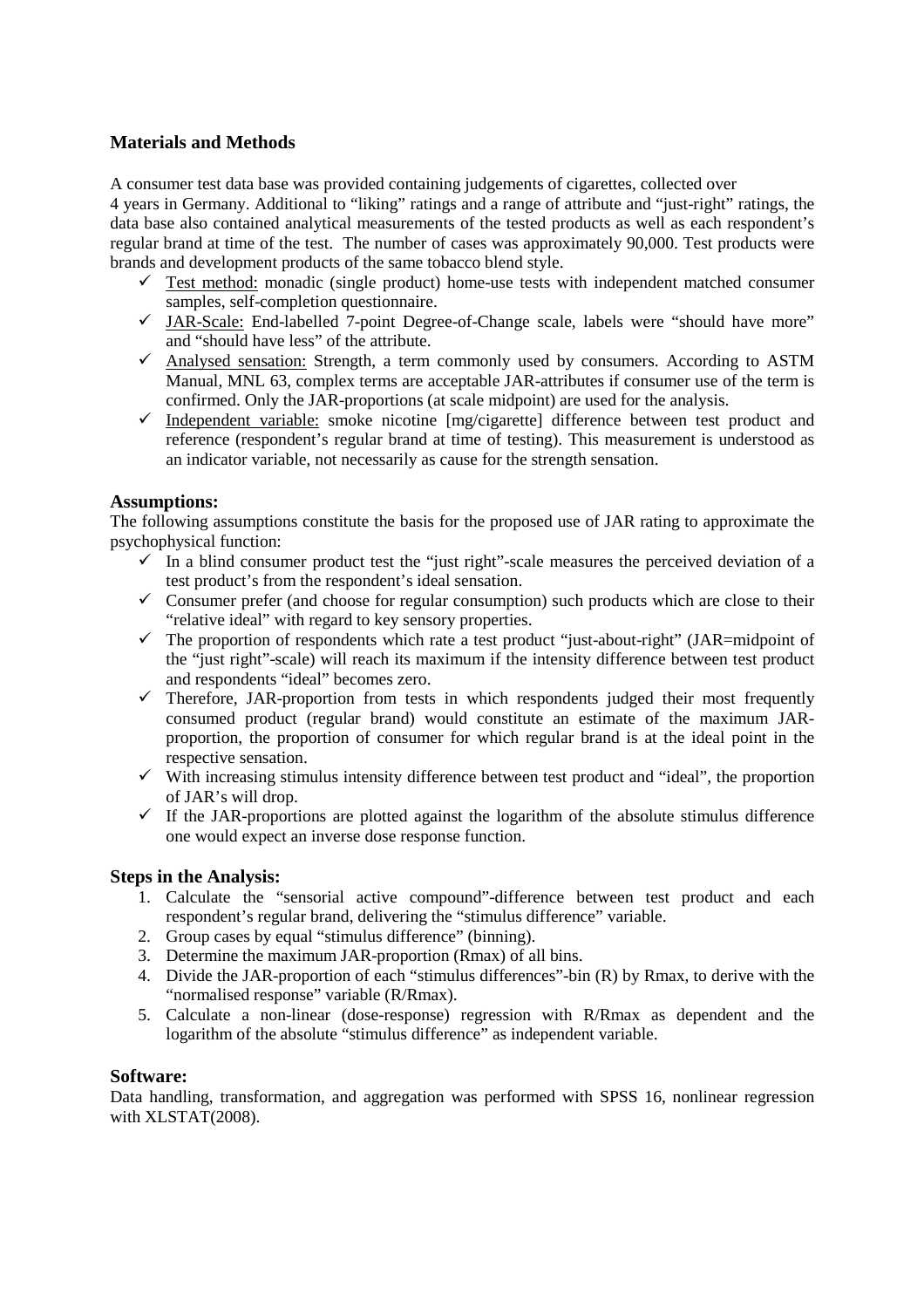#### **Results and Discussion**

Since respondents most frequently used (regular) brand will be the reference one first needs to know the JAR-proportion for those cases when test product is regular brand (blind). As reported by J.-F. Meullenet, a 70% figure seems to be standard for many product categories. This initial check of the data revealed, that the maximum JAR-proportion was lower than 70%, but differs between consumer strength classes (Figure 1). The analysis was therefore performed separately for the high and medium strength classes. The numbers of cases for the low strength class were too low to be analysed and were therefore excluded from the analysis.

Regression model used was a 4-parameters dose response function (Ratkowski's model, provided with the XLSTAT software). Figure 2 is a graphical representation of the regression, separately for 2 consumer classes (high and medium strength), Table 1 summarise the goodness of fit statistics and Table 2 the coefficients of the two regression equations. The regression functions for both classes are nearly identical; indicating that class belonging does not affect the psychophysical function.

The resulting sigmoid relationship delivers a very accurate approximation for small product differences and less accurate prediction for greater product differences (>0.6mg nicotine) due to lack of empirical data. The difference threshold range information can be used for determining tolerance limits for quality assurance which are based on consumer perception rather than technical feasibility. The JND50 information (or other ranges) is a helpful marketing tool for classifying brands according to perceivable sensorial differences and for setting sensory goals for line extensions.

For the data set analysed, the "no-difference range" is determined with  $\pm 0.06$ mg/cigarette. The JND50 was determined with 0.4mg nicotine/cigarette for both target populations (high and medium strength classes).

#### **Conclusions**

The method offers a cost-efficient way to establish an empirical, target group averaged psychophysical function in order to allow calculating difference threshold ranges. It is expected that the described approach can also be applied to data from multiple product sequential monadic tests.

#### **Acknowledgements**

The authors wish to thank British American Tobacco for providing the data for this exploratory study and also giving their permission to publish these results.

#### **References**

L. Rothman, M.J. Parker, Editors (2009) *Just-About-Right (JAR) Scales: Design, Usage, Benefits and Risks*, ASTM international manual series, MNL 63 J.-F. Meullenet et al (2007), *Multivariate and Probabilistic Analyses of Sensory Science Problems*, Blackwell Publishing H. Heymann, H.L. Lawless (1999) *Sensory Evaluation of Food, Principles and Practise*, Kluwer Academic/Plenum Publisher